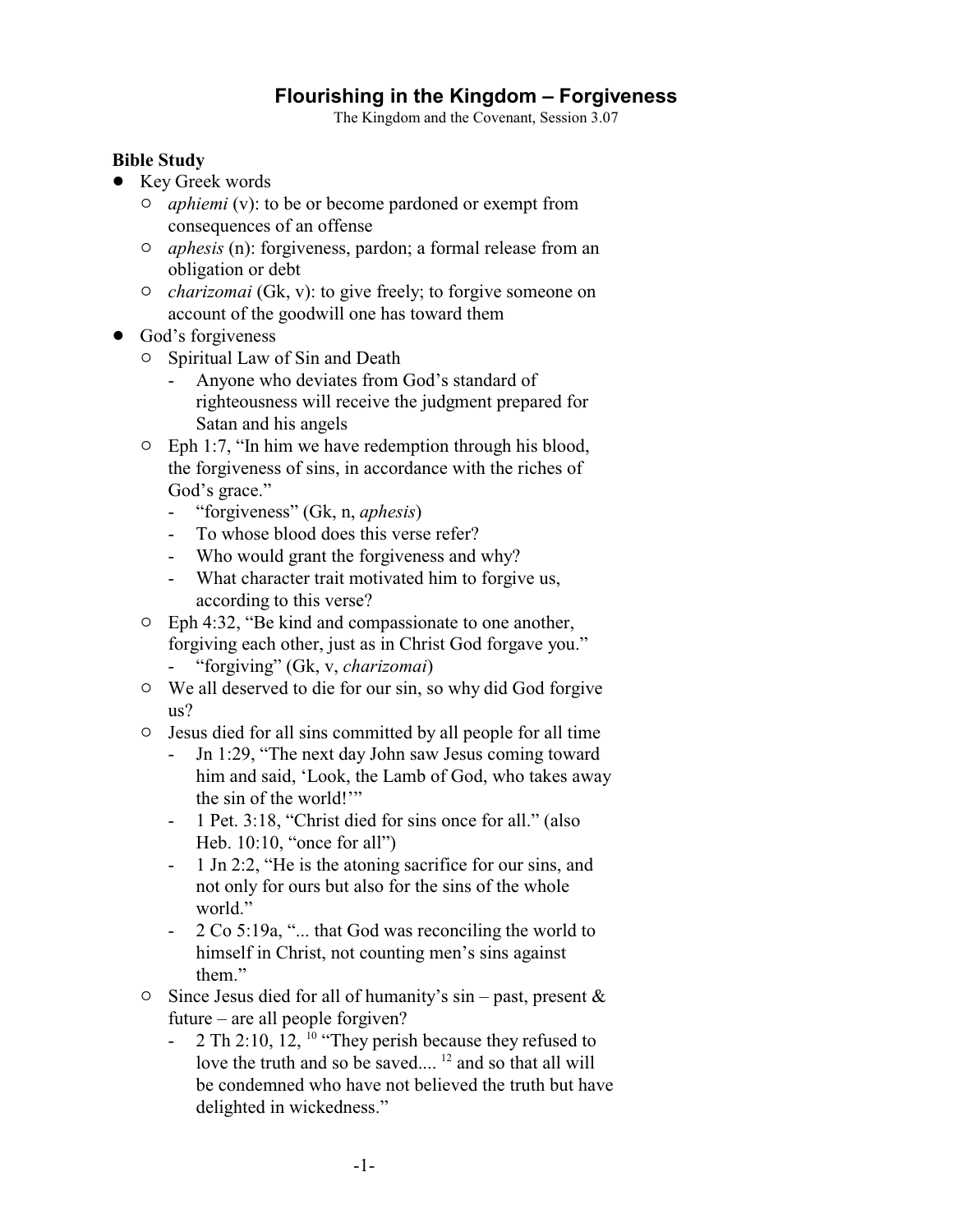- What is the "truth" they refused to believe?
- $\circ$  To what extent did God forgive us?
	- Col 2:13, "When you were dead in your sins and in the uncircumcision of your sinful nature, God made you alive with Christ. He forgave us all our sins...."
		- "forgave" (Gk, v, *charizomai*)
	- 1 Jn 1:9, "If we confess our sins, he is faithful and just and will forgive us our sins and purify us from all unrighteousness."
		- "forgive" (Gk, v, *aphiemi*)
- $\circ$  God forgave us completely while we were still sinners and allows us to either accept or reject his forgiveness
- However, there's an exception
	- $\circ$  Mt 12:31-32, <sup>31</sup> "And so I tell you, every sin and blasphemy will be forgiven men, but the blasphemy against the Spirit will not be forgiven.<sup>32</sup> Anyone who speaks a word against the Son of Man will be forgiven, but anyone who speaks against the Holy Spirit will not be forgiven, either in this age or in the age to come."
		- "be forgiven" (Gk, v, *aphiemi*)
		- also Mk 3:28-29; Lk 12:10
		- What function does Holy Spirit perform that justifies this exception?
		- Jn 16:8-9,  $\textdegree$  "When he comes, he will convict the world of guilt in regard to sin and righteousness and judgment: <sup>9</sup> in regard to sin, because men do not believe in me."
- Jesus' forgiveness
	- $\circ$  Mt 9:6, "But so that you may know that the Son of Man has authority on earth to forgive sins...."
		- "forgive" (Gk, v, *aphiemi*)
		- also Mk 2:10; Lk 5:24
	- $\circ$  Lk 23:34, "Father, forgive them, for they do not know what they are doing."
		- "forgive" (Gk, v, *aphiemi*)
		- 1 Co 2:8, "None of the rulers of this age understood it, for if they had, they would not have crucified the Lord of glory."
		- 2 Co 4:4, "The god of this age has blinded the minds of unbelievers...."
		- Jn 12:31 refers to "the prince of this world" (also, Jn 14:30; 16:11)
- Our forgiveness
	- $\circ$  Mt 6:12, "Forgive us our debts, as we also have forgiven our debtors."
		- "forgive" & "have forgiven" (Gk, v, *aphiemi*)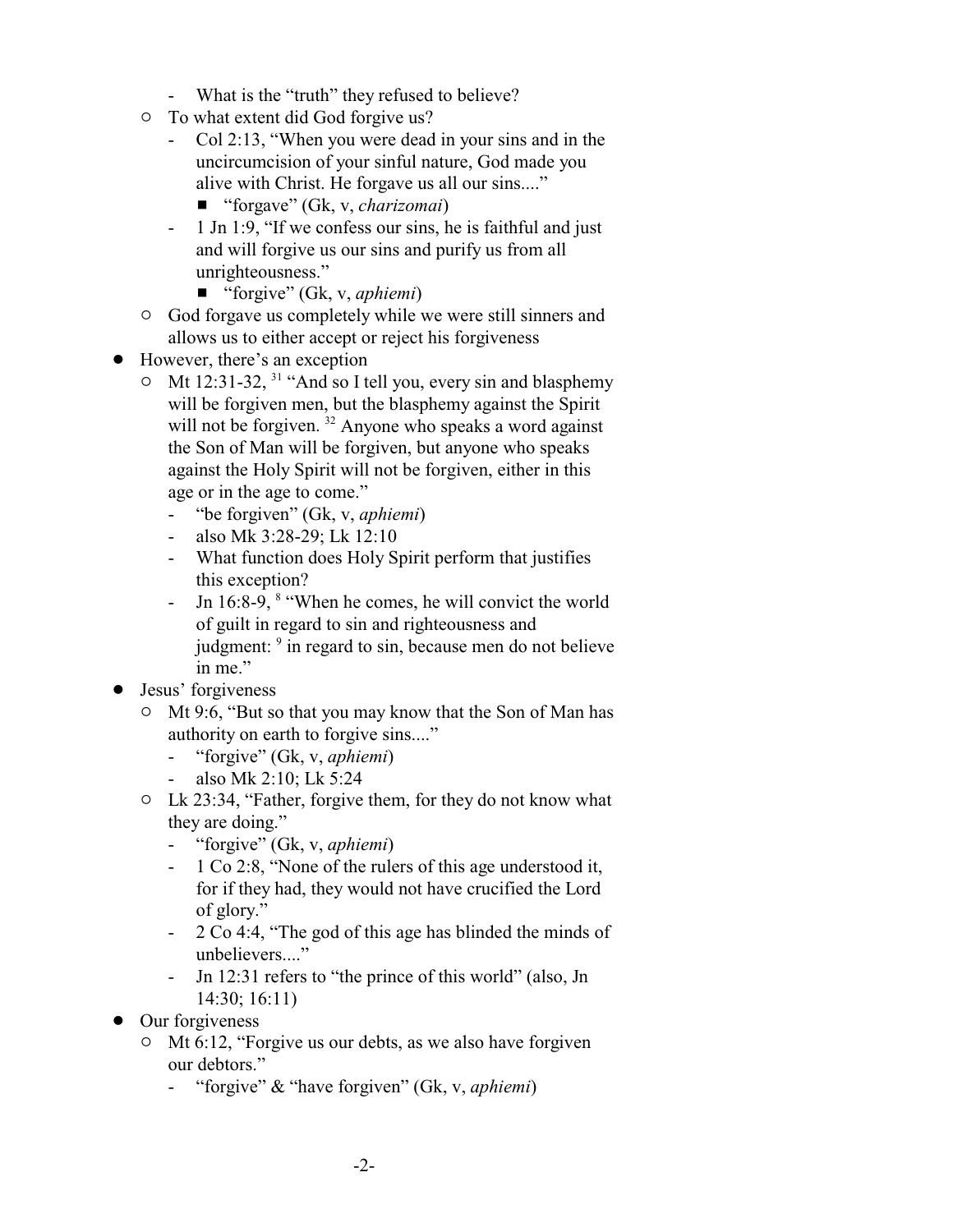- "debts" (Gk, n, *opheilema*): (1) debt, obligation (primarily financial); (2) offense, guilt, sin
- "as" (Gk, conjuction, *hos*): as, like, how, in what way
- "debtors" (Gk, n, *opheiletes*): debtor, offender; by extension: sinner
- Lk 11:4, "Forgive us our sins, for we also forgive everyone who sins against us."
- our "sins" (Gk, n, *hamartia*): sin, evil, guilt; violation of God's law
- "sins" against us (Gk, v, *opheilo*): (1) to owe, be obligated; (2) to offend, be guilty, sin
- $\circ$  Mt 18:21-22, <sup>21</sup> "Then Peter came to Jesus and asked, 'Lord, how many times shall I forgive my brother when he sins against me? Up to seven times?' <sup>22</sup> Jesus answered, 'I tell you, not seven times, but seventy-seven times.'"
	- "forgive" (Gk, v, *aphiemi*)
	- my "brother" (Gk, n, *adelphos*): (1) natural brother, sibling; (2) fellow believer
	- Do you think Peter was referring to his natural brother, Andrew?
	- Lk 17:3c-4,  $3$  "If your brother sins, rebuke him, and if he repents, forgive him. <sup>4</sup> If he sins against you seven times in a day, and seven times comes back to you and says, 'I repent,' forgive him."
	- "forgive" (twice) (Gk, v, *aphiemi*)
	- Where do we read that *agape* keeps no record of wrongs?
- $\circ$  Eph 4:32, "Be kind and compassionate to one another, forgiving each other, just as in Christ God forgave you."
	- "forgiving" & "forgave" (Gk, v, *charizomai*)
	- Col 3:13c, "Forgive as the Lord forgave you."
- $\circ$  I choose to forgive everyone including myself for every embarrassing, hurtful & offensive word & action
- Our unforgiveness
	- $\circ$  Mt 6:14-15, <sup>14</sup> "For if you forgive men when they sin against you, your heavenly Father will also forgive you. <sup>15</sup> But if you do not forgive men their sins, your Father will not forgive your sins."
		- "forgive" (four times) (Gk, v, *aphiemi*)
		- Is Father's forgiveness of us dependent upon our attitude toward others?
	- <sup>o</sup> Mt 18:35, "This is how my heavenly Father will treat each of you unless you forgive your brother from your heart."
		- "will treat" (Gk, v, *poieo*): to do, perform, practice, behave toward
		- "forgive" (Gk, v, *aphiemi*)